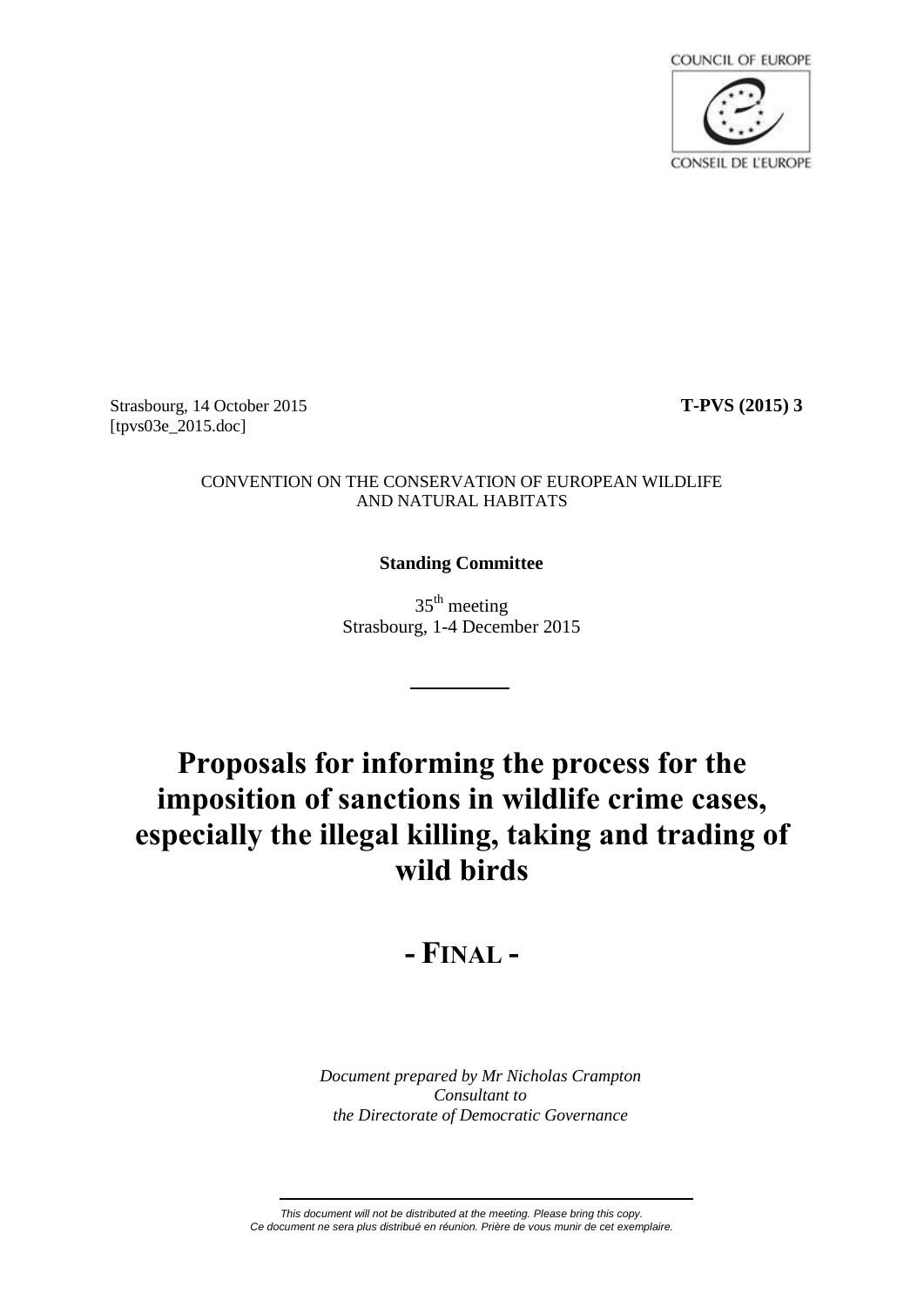#### **SUMMARY**

The *Introduction* explains the scope of this report as seeking to find ways of assisting national judiciaries to develop sentencing regimes that are sufficiently deterrent that they provide a proper contribution to the attainment of the aims of the Convention on the Conservation of European Wildlife and Natural Habitats (ETS. 104, Bern Convention).

**Section 1** includes a brief consideration of the role of the judiciary; the scope and purpose of 'judicial independence; the process of providing courts with information from specialist areas of knowledge, and the extent to which prosecutors may seek to influence judicial sentencing decisions, especially where they are permitted or required to propose a level of sanction. It also provides one example of how sentencing in one area of wildlife crime has changed over time.

**Section 2** discusses the use of administrative measures, their positive and negative points; the relationship between administrative measures and judicially imposed sanctions; and suggests the contribution they can properly make to enforcement at the lower end of offending, which in itself can be some initial guidance to the judiciary on the sanctions they should impose.

**Section 3** seeks to explain what 'sentencing principles' are by identifying various forms. The European Convention on Human Rights (ECHR) requirement of proportionality, being a common factor across many jurisdictions, implies an objective process for determining sanctions. This, and the legislative provision of minimum fines or other sanctions, including details from the questionnaire of any minima as requested at the 2<sup>nd</sup> Meeting of the Special Focus Points, as a basis for guidance is discussed. A number of features from current legislation are identified which may assist in forming broad principles applicable internationally

**Section 4** discusses the European Union's 'Environmental Crime Directive' as a possible model on which to base 'principles' that may assist in guiding judiciaries in several jurisdictions in imposing sanctions, together with Article 11 of the Bern Convention on co-operation among Parties. A number of requirements, components or aims of such 'guidance' are suggested. 21 possible principles are listed and explained, grouping them as requested at the 2<sup>nd</sup> Meeting of the Special Focus Points into two, a 'trans-national' group and a 'jurisdiction-focussed' group. These suggest the need for a shared or common vision with which to implement the Convention, which should include *'international judicial and enforcement mutuality'*. Self-contained judicial systems hermetically sealed from all outside influence, if they ever existed, are not 'fit for purpose' in the  $21<sup>st</sup>$  century.

**Section 5** identifies some additional implications for the implementation of the Tunis Action Plan that appear to flow from this these proposals, first, the possibility of case results to be usable across jurisdictions, building a *'wildlife crime sentencing jurisprudence'*, and secondly, the possible need to develop a single database for recording decisions and case results which would be accessible and admissible in all jurisdictions.

The *Conclusions* emphasise the need in involve current prosecutors and judges in this process.

#### **INTRODUCTION**

(i) This document deals with 'Expected Result 4', the final stage of the 'Enforcement and Legal Aspects' section ('ELA') of the Tunis Action Plan 2013 – 2020 ('TAP'), namely, *the elaboration of sentencing guidelines to assist in the imposition of sanctions*. The scheme of the TAP and the ELA outlined in paragraph's 1 and 2 of the author's *'Analysis of gravity factors to be used to evaluate offences and a proposed list of standardized/harmonized gravity factors for the consideration of the Parties of the Standing Committee'* (draft) will not be repeated here, but this stage of the ELA depends on the proper use of earlier ones for its effectiveness.

Its purpose is not to create jurisdiction-based sentencing guidelines or guidance, but to explore the extent to which 'advice' or 'assistance', in the form of general principles, may provide both a necessary background and a possible form for such, which may properly be given to national judiciaries to help them to develop, to the extent allowed in each jurisdiction, a formalised process for imposing sanctions that are an effective contribution to achieving the aims of the Convention. Attention has been drawn, widely and frequently and across many jurisdictions, to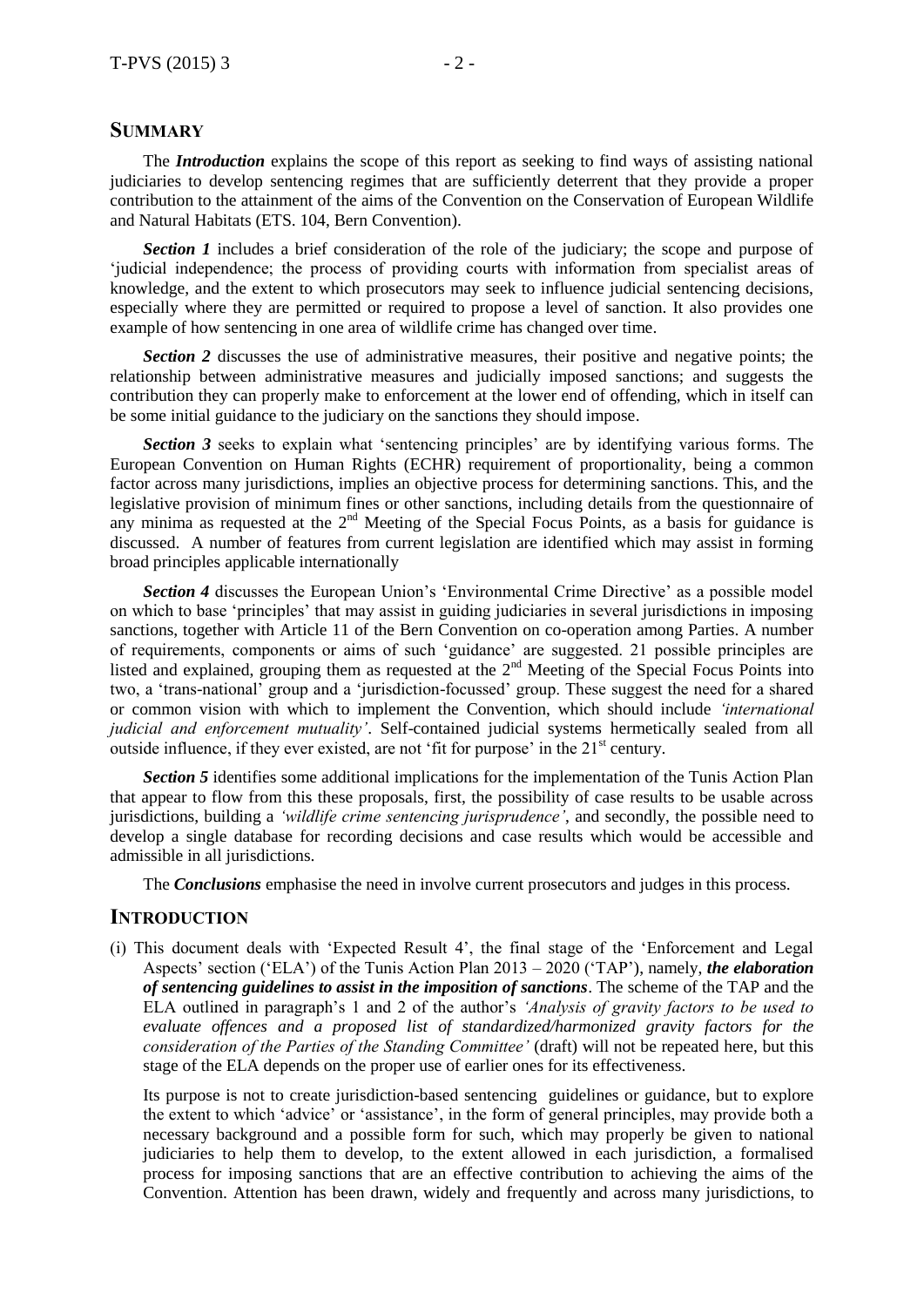the twin problems of the inconsistent use of sanctions and the insufficient use of upper tariff sanctions, resulting in a sanctions regime across Parties which is apparently insufficient of a deterrent against a background of either rising crime levels, or the absence of crime reduction, and the persistent continuation of some types of (particularly bird-related) crime. Guidance of some sort in the imposition of sanctions across judiciaries may assist, if an acceptable form can be devised.

- (ii) It should be made clear at this point that while the term 'sentencing guidelines' has a specific, somewhat narrow, meaning in some jurisdictions globally, the phrase as used in the TAP was intended to be interpreted widely, as referring also to 'guidance' or 'assistance' or any 'objective, recognised process' by which sanctions for wild bird crime, and wildlife crime generally, were decided on a case by case basis. The development of such a decision-making process is a judicial function and cannot be imposed from outside, unless a particular sanction for an offence is specifically provided in legislation. Such a process, whilst done individually by each Party, may however be assisted by referring to a common set of general principles.
- (iii) It is perhaps the most difficult of the four stages on the ELA to implement as it requires the cooperation of a part of the apparatus of governance of the state that is usually set apart from direct dialogue with the general public, namely the judiciary, and with whom most citizens will never have direct contact (and those that do will frequently do so with some trepidation). The matter is further complicated by an aspect, fundamental to the discharge of the judicial function and jealously guarded, that is 'judicial independence'. Before embarking on what may be seen by some as the slightly audacious task of seeking to influence national judiciaries in the exercise of their function, it is necessary to consider first, in general terms, the nature of that function and the role and limits of 'judicial independence', together with the role of prosecutors.

#### **1. Judiciaries, judicial independence and the role of prosecutors**

1.1) The *role of the judiciary* is to implement the law, applying it case by case. In doing so, many of the decisions will involve the exercise of the judge's discretion. But the exercise of judicial discretion is not purely personal or arbitrary: it is the exercise of a rational, informed and balanced judgement against objective criteria within the scope of what is allowed by law. That is particularly the case where sanctions or penalties are to be imposed for breaches of the law, except for a few very serious offences whose sanctions are fixed by law. Where the law provides for a wide range of sanctions, even if a minimum level is set in the legislation, there is wide range to that discretion. The exercise of that discretion must include using the upper ranges as well as the lower, and that requires a decision, based on objective criteria, to allocate each case to an appropriate point in the range.

Where the legislature has stipulated, particularly a wide range of, sanctions for an offence, judiciaries are not entitled simply to substitute their own personal opinion and decline to use either the top end of sanctions or the lower end. The duty fully to implement the law means, inter alia, using the full range of penalties in appropriate cases, and that requires objective criteria to be identified to assist in the fair and balanced analysis of case seriousness so as to be able to do so.

Where the law provides for sanctions to be imposed to prohibit or control a particular activity or social problem, and instances of breach repeatedly come to court and receive only lower tariff sanctions, it is entirely legitimate to ask whether the enforcement mechanism is working properly, and in particular whether the judiciary are properly fulfilling their role. The proper exercise of judicial discretion involves ensuring that its exercise is achieving the aims of the legislation.

1.2) The proper role for *judicial independence* is to allow the judicial function to be performed free from external influences or pressures brought to bear other than through the lawful use of 'due process'. In particular, it limits the extent to which judges may take into account matters not presented in accordance with the legal procedures governing the presentation of the case.

The ECHR principle of 'equality of arms' and the older principle of '*audi alteram partem*' ('hear the other side'), together with the maxim 'not only must justice be done, it must also be seen to be done', exist to ensure that each side knows what facts and material the other is presenting to the court and is able to challenge it. All jurisdictions will have procedural rules governing how the court may be informed about a case and how information relevant to it may be presented, and most if not all will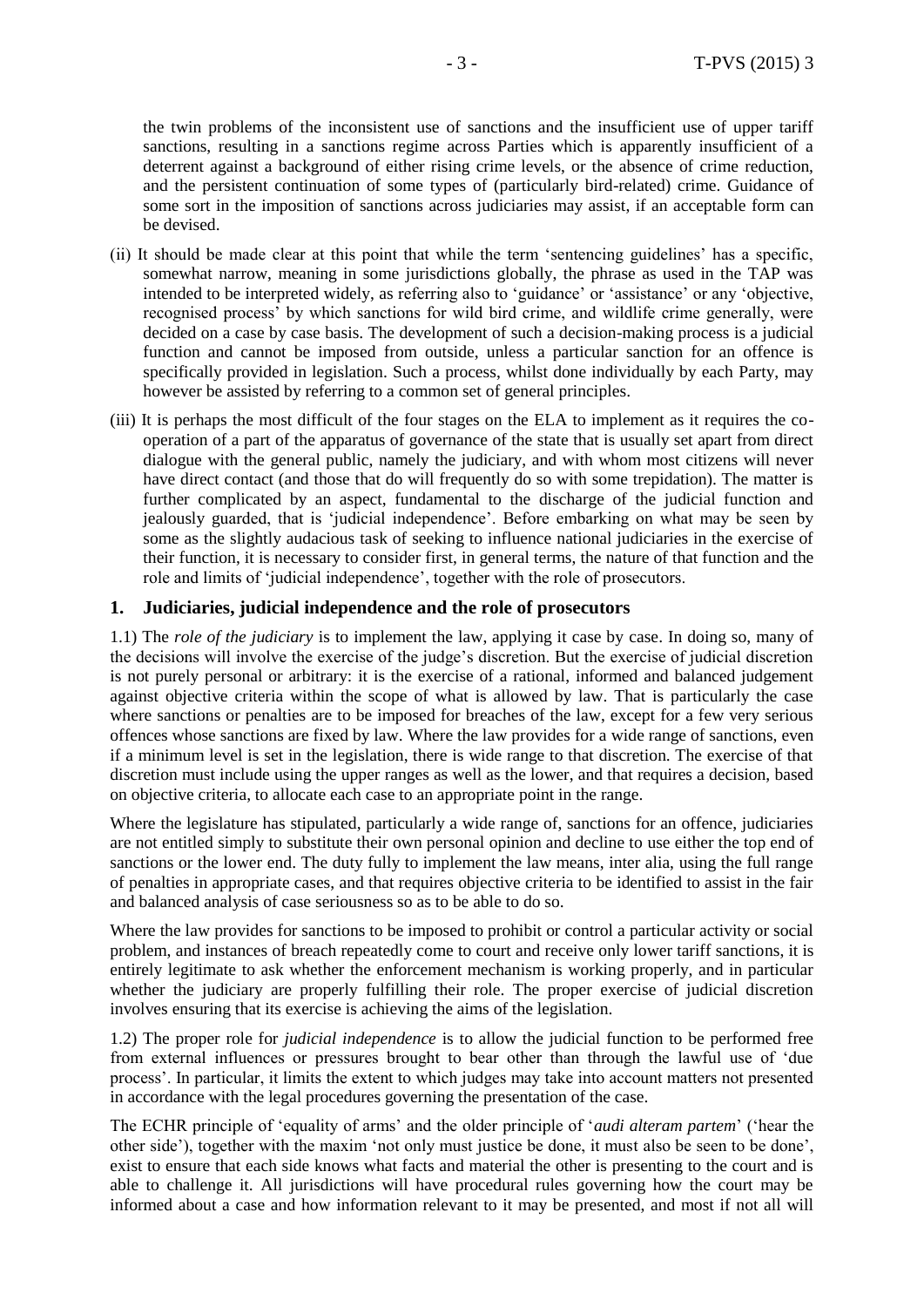prevent judges from taking into account information they may have learnt outside court hearings from sources (eg. the media) other than the parties, and have limits placed on what material can be presented by requiring all material to be 'relevant' to the issue(s) to be decided. That places a burden on the party wishing to introduce it to show that it is 'relevant'.

1.3) This has a particular importance for those dealing with wildlife crime cases. It cannot be assumed that all judges have an interest in, let alone a good understanding of, biodiversity and problems relating to it. Most jurisdictions have procedures allowing courts to be informed about specialised areas of knowledge, in some referred to as 'Experts'. Knowledge of aspects of biodiversity and its complicated relationships fall well within this, provided the court can be satisfied that it is 'relevant' to matters it has to decide.

Providing that information and demonstrating its relevance is the purpose of the 'Conservation Impact Statements' referred to in 'Expected Result 2' of the ELA. Knowledge of the relevant procedures for introducing this type of material in the jurisdiction within which they are working is essential for both investigators and prosecutors.

1.4) The final part of this brief look at the role of the judiciary is to consider the relationship prosecutors have with the court and ask, 'can prosecutors seek to influence sentence, and if so how?' The answer is that it all depends on what each jurisdiction allows.

The principal division is between those which allow through a recognised procedure the prosecutor to suggest or request a particular level or type of sentence or sanction, and those which do not. In the former case, there is a ready-made mechanism for the prosecutor to form an opinion on how serious the case is, and obtain and provide arguments and information to justify that opinion, and seek to persuade the court to endorse it. In jurisdictions falling in the latter category, the matter is much more complicated. Commonly, forfeiture of items connected with the offence is requested, any automatic disqualifications or payments can be enumerated and any discretionary restrictions (eg. the withdrawal of a licence) requested. Further, to ensure that the court does at least consider all the options it may have, it may be possible 'to remind' the court of these. Otherwise, prosecutors are obliged to stay within the evidence or other admissible material that forms the case, which is where the conservation impact statement is crucial. It should then be possible to ensure the court is at least aware of the view of seriousness that the prosecutor may have formed.

1.5) The rights and/or duties of the prosecutor, within the law and the ethics of their professions, to provide information explaining the case to the judiciary by the material they put before the court and the written or oral arguments they present need to be fully understood and exploited by prosecutors. This is not only essential in jurisdictions which allow any kind of formal 'sentencing guidelines' (since the court needs to know where the present case might fit into such guidelines), but is itself a fundamentally important form of 'guidance to the judiciary', and should be fully utilised by prosecutors in jurisdictions allowing or requiring them to 'request' a particular level of sentence. The pattern, or sequence, of stages set out in the ELA is designed to provide maximum assistance to prosecutors to fulfil this role.

1.6) Judiciaries can be persuaded to begin to take types of offence more seriously, and offences of sexual violence and exploitation, especially of minors, is an example of how offences can result in heavier penalties than previously, for judiciaries are not immune from broad changes in social attitudes.

Wildlife crime can be a beneficiary of this, and records maintained by the CITES monitoring organisation TRAFFIC in the UK (where jurisdictions do not allow prosecutors to request levels of sentence) may be of interest – and an encouragement. They show a steady increase in the level of penalties imposed, with an increasing percentage of cases attracting sentences regarded as more serious than solely a financial penalty, as illustrated in the table below: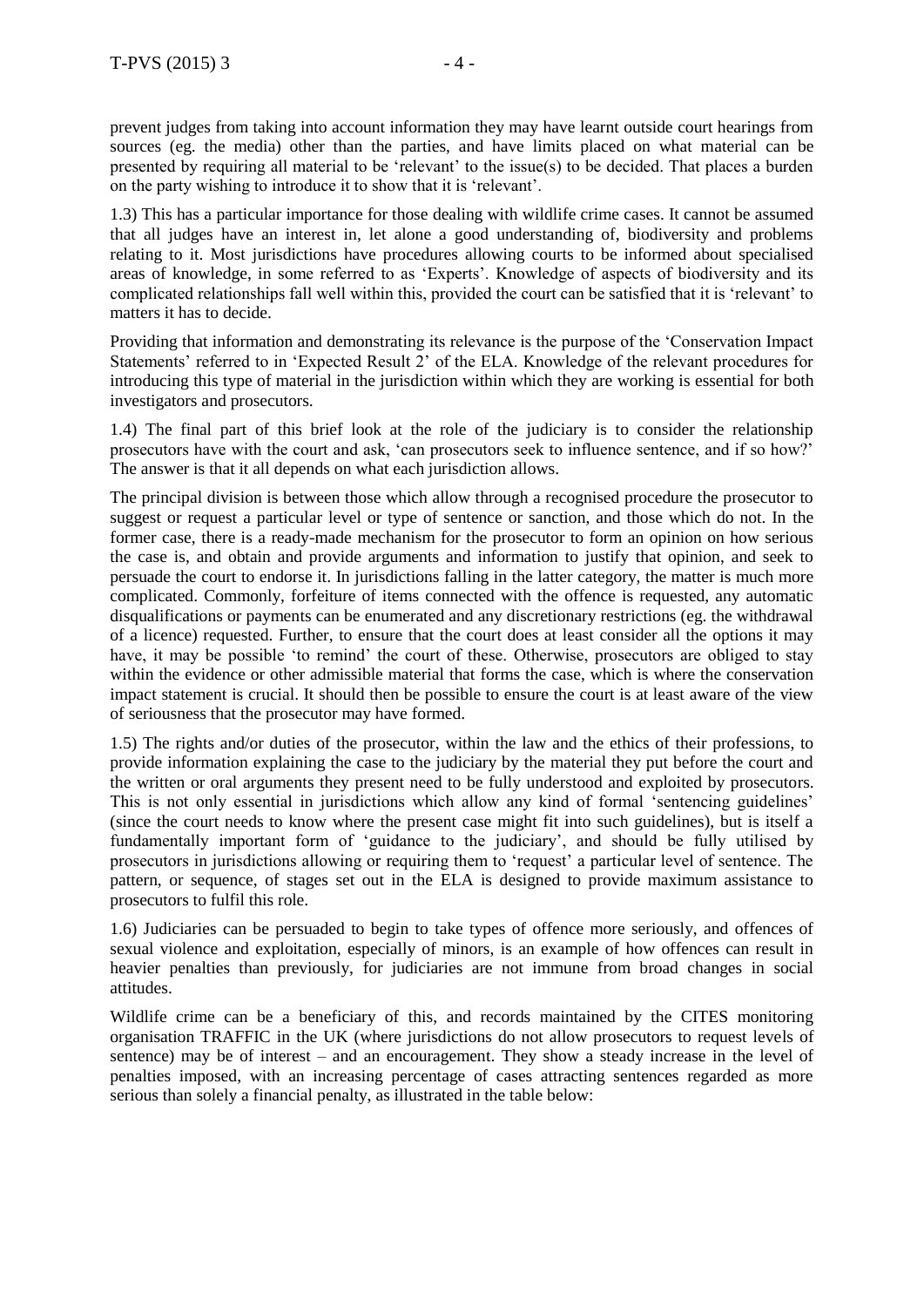| Year         | Number of Cases<br>prosecuted            | Number of sentences of either<br><b>Imprisonment or Community</b><br><b>Penalty</b> | Percentage of cases of<br><b>Imprisonment and Community</b><br>Penalty over 5 year periods |
|--------------|------------------------------------------|-------------------------------------------------------------------------------------|--------------------------------------------------------------------------------------------|
| 1986         | $\mathbf{2}$                             | $\boldsymbol{0}$                                                                    | 1 out of 16 cases,                                                                         |
| 1987<br>1988 | $\overline{\mathcal{L}}$<br>$\mathbf{1}$ | $\boldsymbol{0}$<br>$\boldsymbol{0}$                                                | 6%                                                                                         |
| 1989         | 9                                        | $\mathbf{1}$                                                                        |                                                                                            |
|              |                                          |                                                                                     |                                                                                            |
| 1990         | 4                                        | $\overline{c}$                                                                      | 5 out of 20 cases,                                                                         |
| 1991         | 6                                        | $\boldsymbol{0}$                                                                    | 25%                                                                                        |
| 1992         | 8                                        | $\overline{2}$                                                                      |                                                                                            |
| 1993         | $\mathbf{0}$                             | $\boldsymbol{0}$                                                                    |                                                                                            |
| 1994         | $\overline{2}$                           | $\mathbf{1}$                                                                        |                                                                                            |
|              |                                          |                                                                                     |                                                                                            |
| 1995         | $8\,$                                    | $\mathfrak{Z}$                                                                      |                                                                                            |
| 1996         | $\overline{4}$                           | $\overline{c}$                                                                      | 7 out of 27 cases,                                                                         |
| 1997         | 6                                        | $\mathbf{1}$                                                                        | 26%                                                                                        |
| 1998         | $\overline{4}$                           | $\mathbf{1}$                                                                        |                                                                                            |
| 1999         | 5                                        | $\overline{0}$                                                                      |                                                                                            |
|              |                                          |                                                                                     |                                                                                            |
| 2000<br>2001 | 9<br>11                                  | $\mathbf{2}$<br>$\overline{4}$                                                      | 11 out of 37 cases                                                                         |
| 2002         | $\overline{7}$                           | $\mathbf{1}$                                                                        | 29%                                                                                        |
| 2003         | 6                                        | $\overline{c}$                                                                      |                                                                                            |
| 2004         | $\overline{4}$                           | $\overline{2}$                                                                      |                                                                                            |
|              |                                          |                                                                                     |                                                                                            |
| 2005         | $\sqrt{2}$                               | $\mathbf{1}$                                                                        |                                                                                            |
| 2006         | 9                                        | $\overline{2}$                                                                      | 9 out of 29 cases,                                                                         |
| 2007         | 3                                        | $\boldsymbol{0}$                                                                    | 31%                                                                                        |
| 2008         | 6                                        | $\mathbf{1}$                                                                        |                                                                                            |
| 2009         | 9                                        | 5                                                                                   |                                                                                            |
|              |                                          |                                                                                     |                                                                                            |
| 2010         | 13                                       | 9                                                                                   | 18 out of 31 cases,                                                                        |
| 2011         | 6                                        | 3                                                                                   | 58%                                                                                        |
| 2012         | 12                                       | 6                                                                                   |                                                                                            |
|              |                                          |                                                                                     |                                                                                            |

## *Analysis of sentencing in CITES prosecutions in the United Kingdom 1986 – 2012 Source: Traffic UK*

It would be instructive to know if other Parties' jurisdictions have similar statistics for any type of wildlife crime.

## **2. Administrative Measures – advantages, disadvantages and relationship with criminal proceedings**

2.1) The next item we need to address is the relationship between 'administrative measures' and judicial proceedings as ways of imposing sanctions, since in many jurisdictions offences against wild birds and other 'environmental' offences are frequently, and in a few jurisdictions only, dealt with by means of the imposition of penalties without recourse to a judicial process.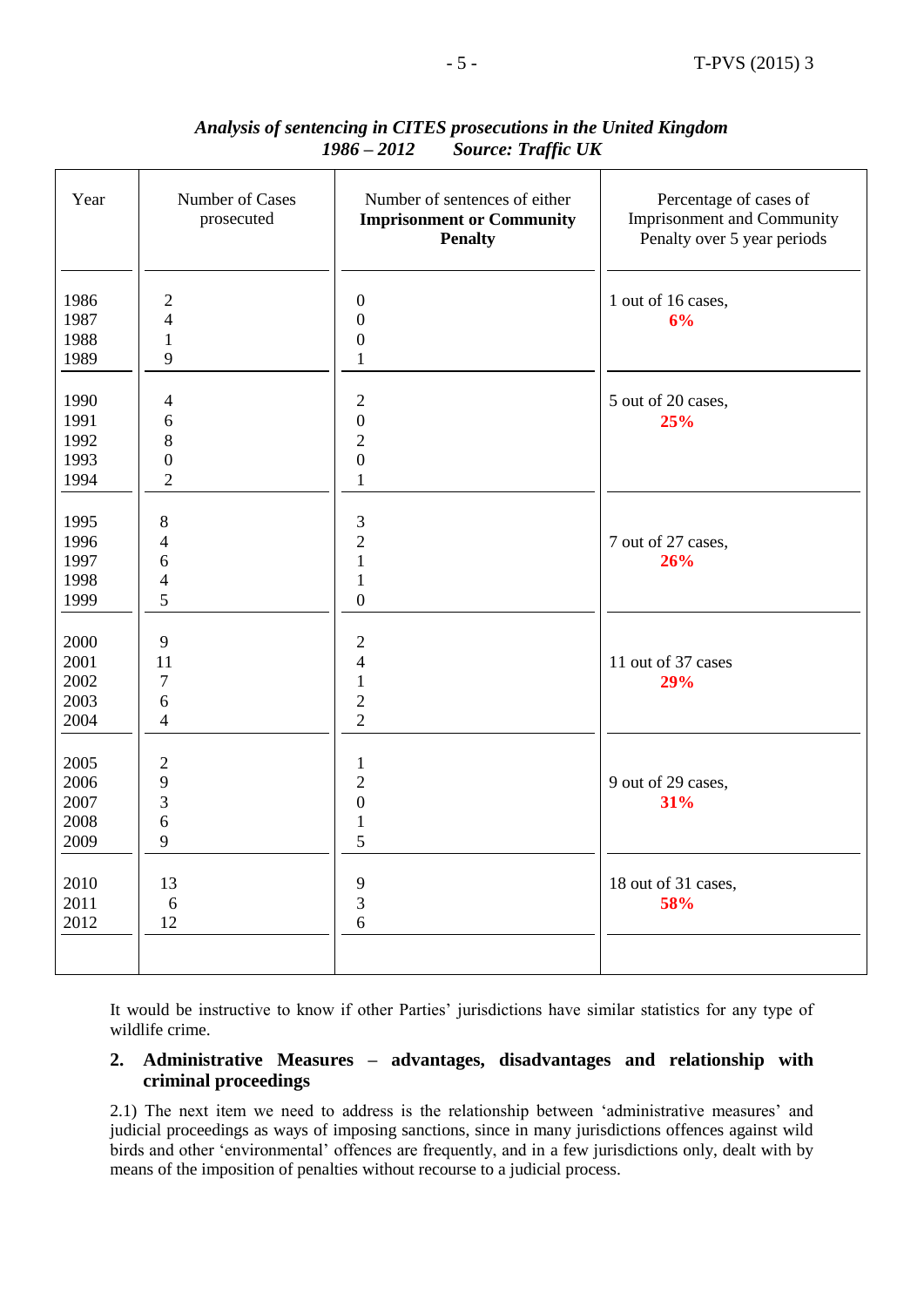These measures, usually of a financial nature, are often coupled with forfeiture of the '*corpus delicti*' and sometimes the cancellation of any permission which has been violated by the offence. The financial measures may include a punitive element and some form of 'compensation', sometimes graded depending on the species which can in at least a simple fashion reflect the 'seriousness' of the offence. In some jurisdictions 'on the spot' fines exist for specified offences regarded as minor.

2.2) The advantages of such measures is that they are immediate. In some jurisdictions judicial proceedings can take years to resolve, especially if there is an appeal, and the attraction of an immediate resolution to an offence is clear, to both the authorities (it's cheaper and quicker) and the accused (it's quicker, certain and with no chance of imprisonment if you can pay). In some jurisdictions there is the option of appealing to a court against the imposition of the administratively imposed penalties. A further advantage is that the penalties under these measures are clear and known in advance. Further in some jurisdictions the financial amounts are put towards conservation and/or the enforcement of legislation protecting such.

2.3) However, there are substantial negative aspects. First, in some jurisdictions the level of penalties, both 'administrative' and the maximum judicially imposed ones, is set taking into account the level of income of the population, ie. at a level seem by the authorities as 'reasonable' within that economy, which has a wide range. Trans-national criminal activity, and individuals minded to abuse 'hunting tourism', will readily identify locations with lower levels as 'easier' and be attracted to them. Such persons have available resources well able to 'pay' for their crimes. The deterrent effect is thus negligible; rather the system is an active encouragement.

Secondly, it is too rigid, and cannot distinguish the 'serious' from the 'not serious' in terms of an offender's culpability for the offence. Nor can the repeat offender be dealt with more seriously, unless the system has built in to it increased penalties for such.

Thirdly, record keeping may not be efficient or even possible so as to allow the repeat offender to be identified and dealt with more severely where such a course is possible, eg. by court proceedings. Such impositions are more in the nature of a 'tax', not a 'criminal record'. A serious aspect of this is that if the proceedings are not recorded as 'crime' it will not be registered on any international police database. Thus possible connections will never be identified.

Fourthly, it does not allow a detailed examination of the 'gain' the offender(s) have made or were expecting to make from the offence(s), and does not therefore tailor the penalty to remove all the benefits of the crime.

Fifthly, the range of sanctions is restricted, being unlikely to involve the imposition of substantial restrictions on liberty and certainly not any form of imprisonment.

2.4) Despite these defects, it would be wrong to ignore 'administrative measures' as a weapon in the armoury. As a means of dealing with less serious offences they are perfectly sensible. They allow such to be resolved quickly and leave more resources to be targeted at the more serious offences. Three elements are essential, first, they should be restricted to less serious offences only, secondly the level of penalty must be such as to be a deterrent, thirdly they must be recorded against the individual for future use in enforcement purposes, and in such a way as can be registered on international police databases, not simply as a payment to national revenues.

2.5) The demarcation between administrative measures and court proceedings must be clear, as must the relationship between them be, so that their uses complement each other in a rational integrated whole. The same objective principles, the gravity factors, should determine which offence is dealt with administratively and which by court proceedings. They should not be used where there are reasonable grounds to suspect that the level of financial penalties would not remove all the benefit that the offender would have gained from committing the offence and escaping detection.

Where the same offence is capable of being dealt with under either procedure, it is obvious that a careful investigation is needed to enable the decision-maker to be sure that the offence is sufficiently minor to be able to properly dealt with by means of administrative measures. Finally, there needs to be a clear, and very small, limit on the number of times such measures can be imposed on the same offender, and that requires an efficient system of recording their use against each offender.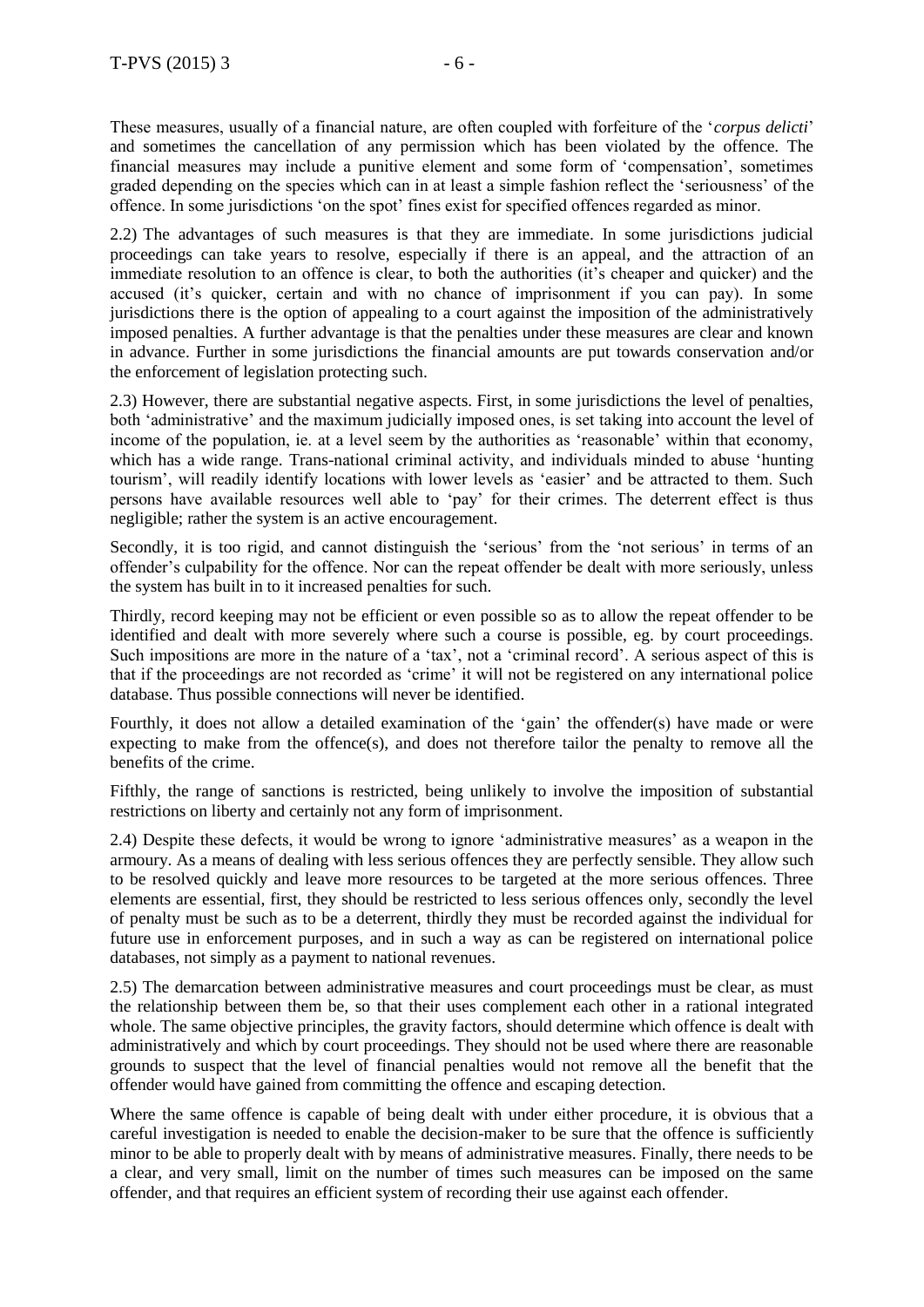2.6) Provided that the entire sanctions regime is constructed as a whole, and properly enables less serious cases to be identified, and then filtered off for sanctions to be imposed administratively, and the more serious cases to go to court, administratively imposed sanctions and penalties can play a valuable role in enforcement across a range of offences, including those against birds and other wildlife. Not the least of the benefits is that they provide an important contribution towards the assessment of the sanctions regime as a whole. If they are clearly restricted to less serious offending, whatever their level or composition, they are a clear pointer that those offences excluded from their operation and taken to court are more serious and thus should receive heavier sanctions. They can, thus, be an initial form of guidance to the judiciary on sentencing.

## **3. Sentencing 'guidelines' or 'guidance' – judicial straight-jacket or pathway to proportionate sentencing?**

3.1) Historically, the concept of 'sentencing guidelines' grew from the 1980s onwards in a number of 'common law' jurisdictions, particularly in the USA, to try and ensure that offences of similar seriousness received similar punishment, following the notion of 'just desserts'. In their strictest form, all, or a specified range of, crimes are allocated a level of gravity and arranged on one axis of a grid.

Offenders are similarly grouped in terms of their criminal history and the groups added to the other axis of the grid. The resulting intersections contain the range of sentences available. Judges are required to choose a sentence from that range, with limited discretion to depart from it. In some jurisdictions, departure from the grid triggers a right of appeal. The result is a degree of certainty about the punishment a crime will attract, but at a price of severely limiting the independence of judges to individualise the sentence to the circumstances of the offender and his/her role in the crime.

A public body within the jurisdiction is appointed to oversee the operation of the guidelines and make changes when this appears necessary, and may issue a report from time to time detailing the degree of judicial compliance. A particularly clear example may be found at [http://mn.gov/sentencing](http://mn.gov/sentencing-guidelines/images/Standard%2520Grid%25202014.pdf)[guidelines/images/Standard%2520Grid%25202014.pdf](http://mn.gov/sentencing-guidelines/images/Standard%2520Grid%25202014.pdf) relating to the US State of Minnesota.

3.2) This concept has not found favour in 'civil law' jurisdictions, and I have been unable to find an example.

3.3) However, within the countries operating 'sentencing guidelines' there is considerable variation in the degree of 'strictness' which is demanded. Many build in qualifications which mitigate substantially the rigour demanded in eg. some USA jurisdictions. A 'softer' version exists in England and Wales in which the court is required to analyse the gravity of each case according to range of factors relevant to the type of offence, which then indicates the 'starting point' for considering sentence for the particular case. Each type of offence may have several 'starting points' depending on which gravity factors are present. These are arranged in a grid to indicate the (frequently very wide) range of 'expected' sentencing options. The court is then required to 'individualise' the sentence taking into account the offender's mitigation and criminal history. It is perhaps better described as a structured pathway to the sentence. A relevant example is the recent Guideline document, 24 pages long, dealing with environmental crime (excluding wildlife) from the Sentencing Council for England and Wales, to be found at [http://www.sentencingcouncil.org.uk/wp-content/uploads/Final\\_Environmental\\_Offences\\_De](http://www.sentencingcouncil.org.uk/wpcontent/uploads/Final_Environmental_Offences_Definitive_Guideline_web1.pdf) finitive Guideline web1.pdf

3.4) Despite its use of the term 'guidelines', the latter approach may not be too far removed from the reality in some 'civil law' jurisdictions. In neither is sentence simply read from a pre-determined grid; in both there is a process for determining the outcome. Two factors in 'civil law' jurisdictions suggest this: first the frequent provision of both a minimum and a maximum penalty for an offence in the penal code, and secondly the permission or requirement for the prosecutor to recommend or request a particular level of sentence within that which the code provides. Prosecutors would thus need to have a degree of understanding of where judges have pitched the level of sentence in similar cases before, and some form of guidance for themselves. Indeed, there must be a process in both types of jurisdiction since both are subject to the ECHR requirement of proportionality in the imposition of sanctions at the requirement of the state.

3.5) Two further approaches specifically relating to birds and wildlife came to light during the  $2<sup>nd</sup>$ Meeting of Special Focus Points and deserve to be mentioned. The first is a report from 2005 by the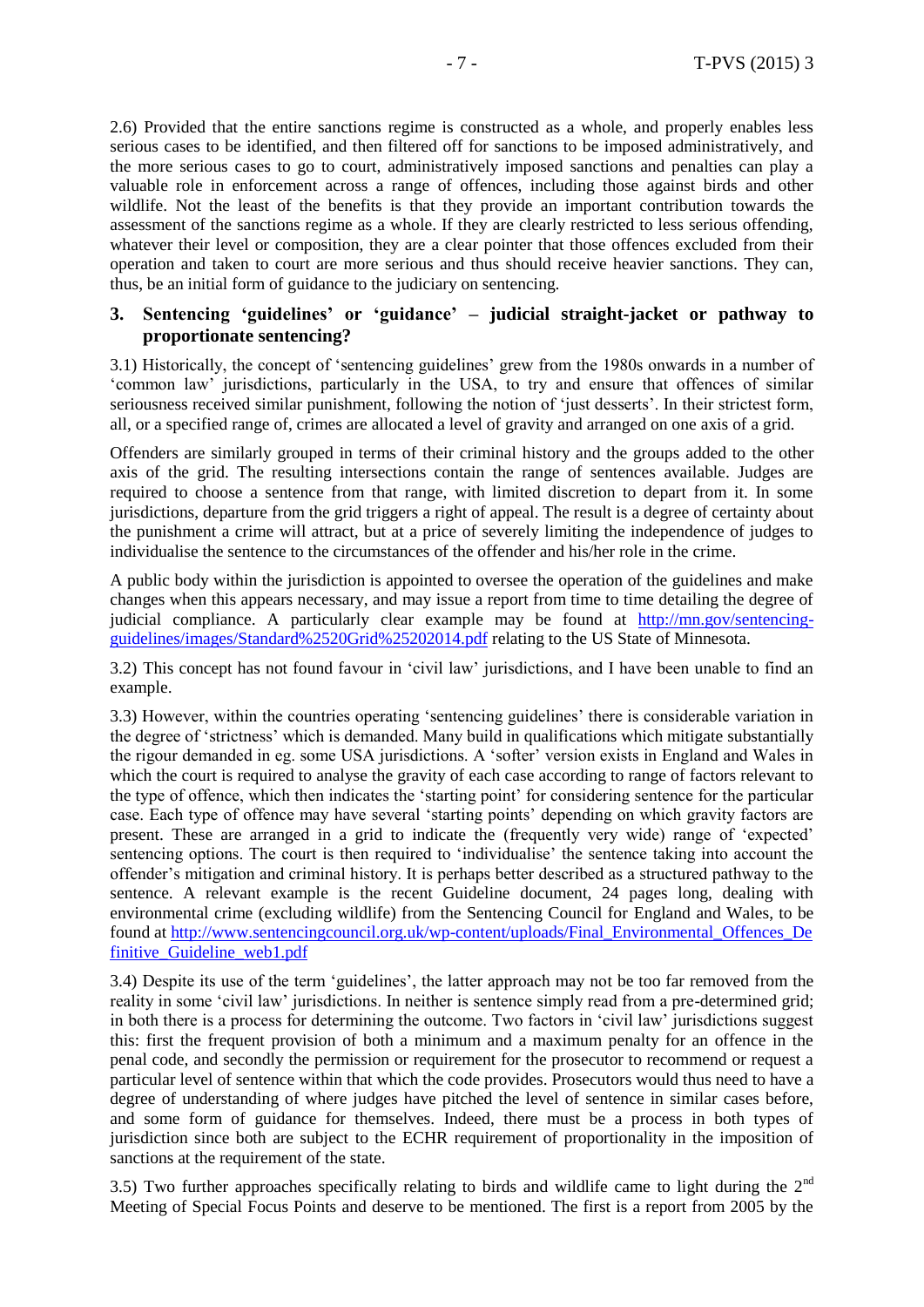Finnish Environment Institute entitled 'Assessing the conservation value of wet-land birdlife', the second is the Turkish Central Hunting Commission's handbook produced annually. Both are means of dealing with the first stage under the ELA, the assessment of conservation status and attributing to it a 'value', and thus being a substantial contribution to guiding the imposition of sanctions: neither, however, contains the refinement resulting from the application of the other 'gravity factors' under the TAP. As approaches they appear to have much to commend them and could be models providing guidance and are worth considering as models for use in other jurisdictions.

3.6) The Finnish Environment Institute's report (in English) entitled 'Assessing the conservation value of wet-land birdlife', available as a pdf. (download at [https://helda.helsinki.fi/bitstream/handle/10138/40540/FE\\_596en.pdf](https://helda.helsinki.fi/bitstream/handle/10138/40540/FE_596en.pdf)), was an attempt to inform conservation priorities by using an objective assessment by reference to the ability of the wild population to replace itself through natural regeneration, the threatened status of a species in Finland, in Europe or globally and the species' total breeding population in Finland. The result gave an arithmetical number to each species.

The range of these numerical values was approximately x300, ie. the highest value was about 300 times larger than the smallest. Whilst created as a conservation tool, such an approach has an obvious use as a guide to the gravity of an incident of illegal killing, taking or trading and thus could have a direct link to the sanctions imposed by creating a sanctions regime around it. It is understood from an enquiry made during the 2<sup>nd</sup> Meeting of the Special Focus Points that no formal use in that regard has been made, though prosecutors have been aware of it both in Finland and other jurisdictions.

3.7) The Turkish Central Hunting Commission's handbook (in Turkish), apparently produced annually, is a slim, 200 page book that slips easily into a hunter's jacket pocket. It contains not only details of which species may be killed or taken in which areas of the country, and at what periods of the year, but also the level of fines for each type of offence, as well as the financial 'compensation values' for each species based on its rarity or 'attraction' for illegal killing or taking. It is reviewed regularly by a panel which includes biodiversity experts and hunters representatives and is well integrated into the enforcement regime.

3.8) In an attempt to see if there was any common ground across jurisdictions which might provide a basis for building or identifying a common approach, the request was made at the  $2<sup>nd</sup>$  meeting of the Special Focus Points for the replies by Parties to the questionnaire on legislation and sanctions to be checked to identify some examples of minimum sanctions. The initial reason for the questionnaire had been to identify maximum sanctions, but some replies had included details of minimum ones as well. The following table is produced from those replies: it does not imply that only these countries have minimum sanction levels enacted in legislation.

| Country        | <b>Offence</b>                                                                                                                                                    | <b>Minimum sanction(s)</b>        |
|----------------|-------------------------------------------------------------------------------------------------------------------------------------------------------------------|-----------------------------------|
| Albania        | Illegal killing wild bird/protected animal, using<br>prohibited device.                                                                                           | 570€                              |
|                | Illegal trafficking (non CITES).                                                                                                                                  | $215\varepsilon$                  |
|                | CITES offences.                                                                                                                                                   | 500€                              |
| Cyprus         | Use of sound device to attract game species                                                                                                                       | 850 $\epsilon$ 'on the spot fine' |
| Czech Republic | Killing or importing $25+$ specimens, or long<br>term damage to population or habitat, of<br>protected species for 'substantial' profit or as<br>organised group. | 6 months imprisonment             |
|                | The above, re critically endangered species for<br>'extensive' profit or by international organised<br>group.                                                     | 2 years imprisonment              |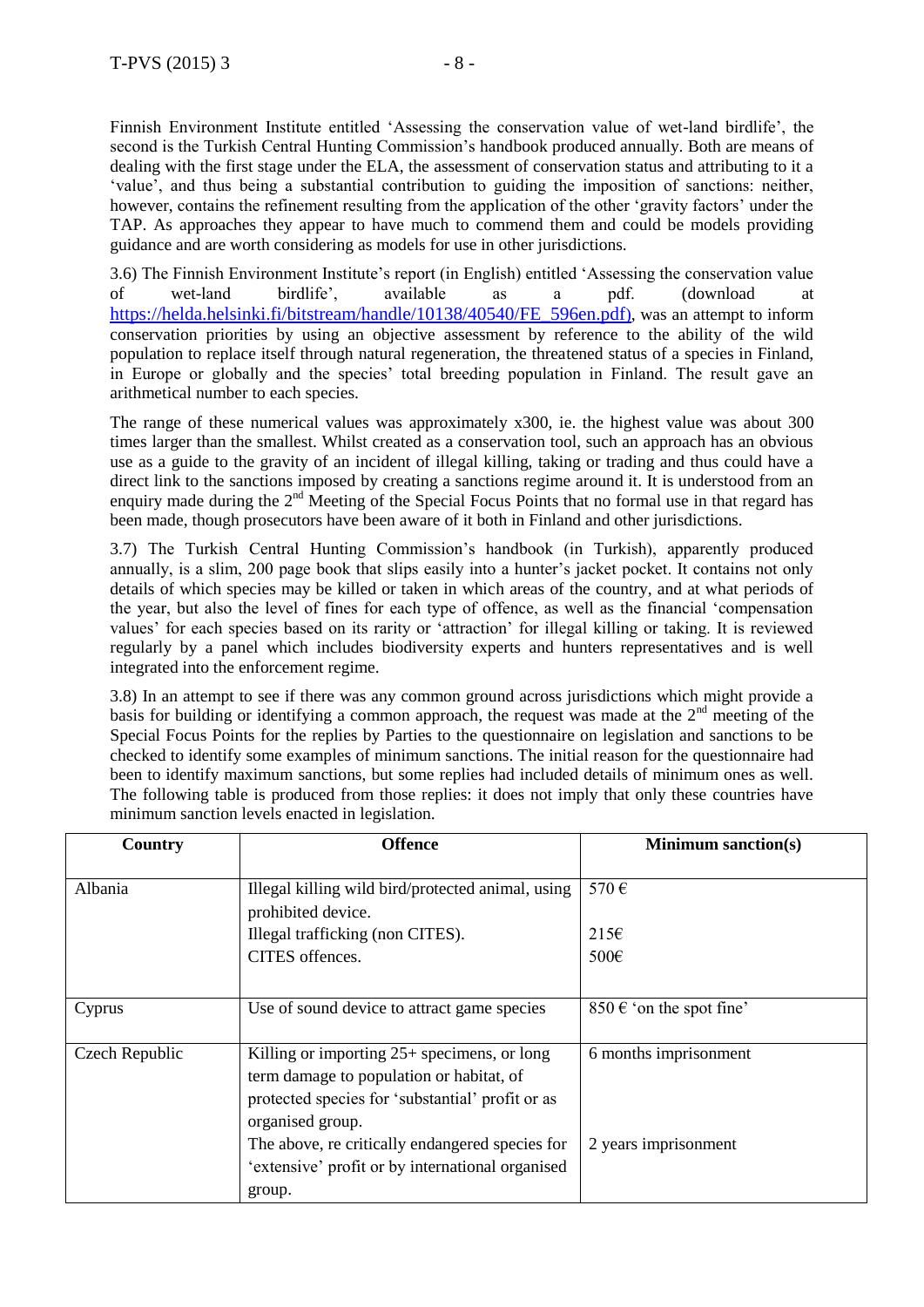| <b>Country</b>       | <b>Offence</b>                                               | <b>Minimum sanction(s)</b>                   |
|----------------------|--------------------------------------------------------------|----------------------------------------------|
|                      |                                                              |                                              |
| Georgia              | Illegal killing wild bird/protected animal                   | 300 € - administrative fine                  |
|                      | Using prohibited device                                      | 870€-<br>ditto                               |
|                      | Trafficking (non CITES)                                      | 130 €, 370€ red list species - ditto         |
| Italy                | Killing specified mammals                                    | 1032 $\varepsilon$ and 3 months imprisonment |
|                      | Killing wild birds                                           | 774€                                         |
|                      | Trafficking (non-CITES)                                      | 516 $\epsilon$ or 2 months imprisonment (2   |
|                      |                                                              | years if act done without hunting            |
|                      |                                                              | licence)                                     |
|                      | <b>Trafficking CITES</b>                                     | 7746 $\in$ (10329 $\in$ if recidivist) and 3 |
|                      |                                                              | months imprisonment                          |
| 'the Former Yugoslav | Killing wild bird/protected animal                           | 500 € (3300€ for legal person)               |
| Republic of          | Using prohibited device                                      | 500€                                         |
| Macedonia"           | Trafficking inc. CITES                                       | 3300 $\epsilon$ for legal person             |
| Malta                | Using sound device to attract game species                   | 250 € administrative penalty                 |
|                      | Using prohibited device (when prosecuted)                    | $1st$ offence - 2 year suspension of         |
|                      |                                                              | hunting licence: $2nd$ offence – 6 months    |
|                      |                                                              | imprisonment.                                |
| Romania              | Killing wild bird/protected animal                           | 3 months imprisonment                        |
|                      | Using prohibited device                                      | 6 months imprisonment                        |
| Slovak Republic      | Killing wild bird/protected animal, using                    | 3 years imprisonment.                        |
|                      | prohibited device, trafficking (non-CITES)                   |                                              |
|                      | $-$ if 'social value' exceeds 2660 $\epsilon$ , act done for |                                              |
|                      | large benefit or on large scale.                             |                                              |
|                      | The same, for game species on large scale.                   | 4 years imprisonment.                        |
|                      | Trafficking CITES - if 'social value' exceeds                | 3 years imprisonment.                        |
|                      | 2660€, act done for large benefit or on large                |                                              |
|                      | scale.                                                       |                                              |
| Turkey               | Killing wild bird/protected animal                           | If causing extinction of species or          |
|                      |                                                              | affects ecological balance $-2$ years        |
|                      |                                                              | imprisonment. Otherwise,                     |
|                      |                                                              | administrative fines and compensatory        |
|                      |                                                              | fines are set out per species in the         |
|                      |                                                              | Central Hunting Commission's annual          |
|                      |                                                              | handbook.                                    |
|                      | Using prohibited device                                      | $c.75 \in$ administrative fine.              |
|                      | Trafficking (non-CITES)                                      | $c.100 \in$ administrative fine plus         |
|                      |                                                              | compensatory fine as above.                  |
|                      | Trafficking CITES - import                                   | 2 years imprisonment + c.200 $\epsilon$ fine |
|                      | - export                                                     | 1 year imprisonment + c.200 $\epsilon$ fine. |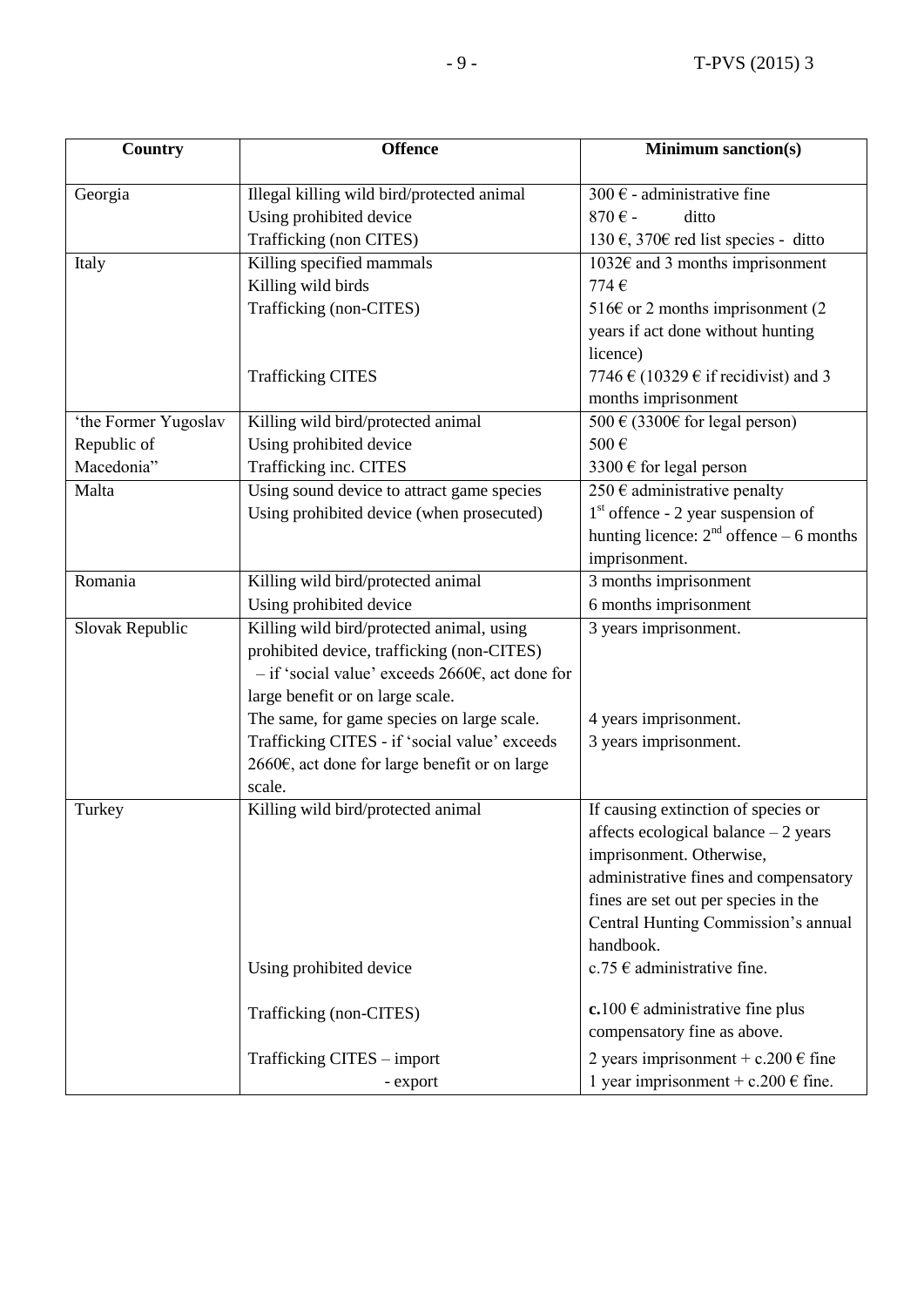3.9) The above table, together with all of the full replies to be found in document [T-PVS/Inf\(2015\)07,](https://wcd.coe.int/ViewDoc.jsp?id=2291125&Site=&BackColorInternet=B9BDEE&BackColorIntranet=FFCD4F&BackColorLogged=FFC679) reveal that there is a wide variation in both the type and the range of sanctions across the Parties.

There is no one obvious thread uniting most or even some jurisdictions on which direct guidance could be built. Some legislative regimes are quite complex and use several pieces of legislation. Some seek to identify the more serious offences in innovative ways. However, a number of legislative features may be found in the replies which it may be useful to note and have in mind in attempting to identify principles which might be able to assist in enforcement across the range of jurisdictions. These include:

- 1. The extremely wide range in maximum financial sanctions for natural persons– do these reflect the levels of national wages/incomes
- 2. Substantial increases in maximum financial sanctions for legal persons.
- 3. The wide use made of administrative measures, fixed or 'on the spot' fines.
- 4. Generally sanctions for CITES are higher than for other wildlife offences.
- 5. Some attempts at grading sanctions to conservation status of species.
- 6. In some jurisdictions sanctions for 'hunting offences' are higher than for 'conservation offences'.
- 7. Some recognition of the role of 'organised crime groups' and the trans-national nature of offending, and higher penalties for this.
- 8. High levels of maximum prison terms, generally  $2 5$  years.
- 9. Widespread availability of suspended prison terms (this allows the potential for additional orders restricting liberty to be imposed).
- 10. Orders restricting liberty as sanctions are not fully available in the majority of jurisdictions.
- 11. Forfeiture and some form of compensation are almost always possible.
- 12. Some use of additional civil prohibitions and disqualifications.
- 13. Very limited use of any form of 'judicial guidance'.

3.10) Finally, in considering guidance in its broadest sense, we should note connections with the other parts of the TAP. In the 'Awareness Aspects' section, 'Expected Result 2', refers to publicising case results and the sanctions imposed. The possibility of creating a compendium of results which could be consulted by judges is discussed below (para 5.3). The 'Biological and Institutional Aspects' section, 'Expected Result 1' refers to the creation of a 'toolkit' for judges and prosecutors. In terms of providing relevant information the TAP contains therefore a number of linked actions. However, guidance to be effective needs to deal not only with the 'what' in terms of information, but the 'how' ie. how should it be used? Under the ELA we need to seek a way of doing that.

3.11) Having considered the various models or approaches above it is therefore very clear that, whatever form it may take and whatever it is called, the process of deciding a sentence has to remain firmly within each jurisdiction. 'Sentencing guidelines' covering and applicable within a range of national jurisdictions are impossible. Equally, each jurisdiction will have its own process by which the sentencing decision is made: in no jurisdiction is it purely arbitrary.

This however need not prevent a consideration of whether there are any general principles which could be applicable across a range of jurisdictions and which, without violating their independence and integrity, could assist in allowing similar offences, especially at the most serious end of the spectrum, to receive sanctions of a broadly similar level of severity across a range of jurisdictions. When dealing with a problem which is trans-national and which has resulted in individual countries agreeing to an international convention to achieve commonly agreed aims, it seems not unreasonable to suggest that enforcement, including the contribution from judiciaries, should be broadly similar across those jurisdictions.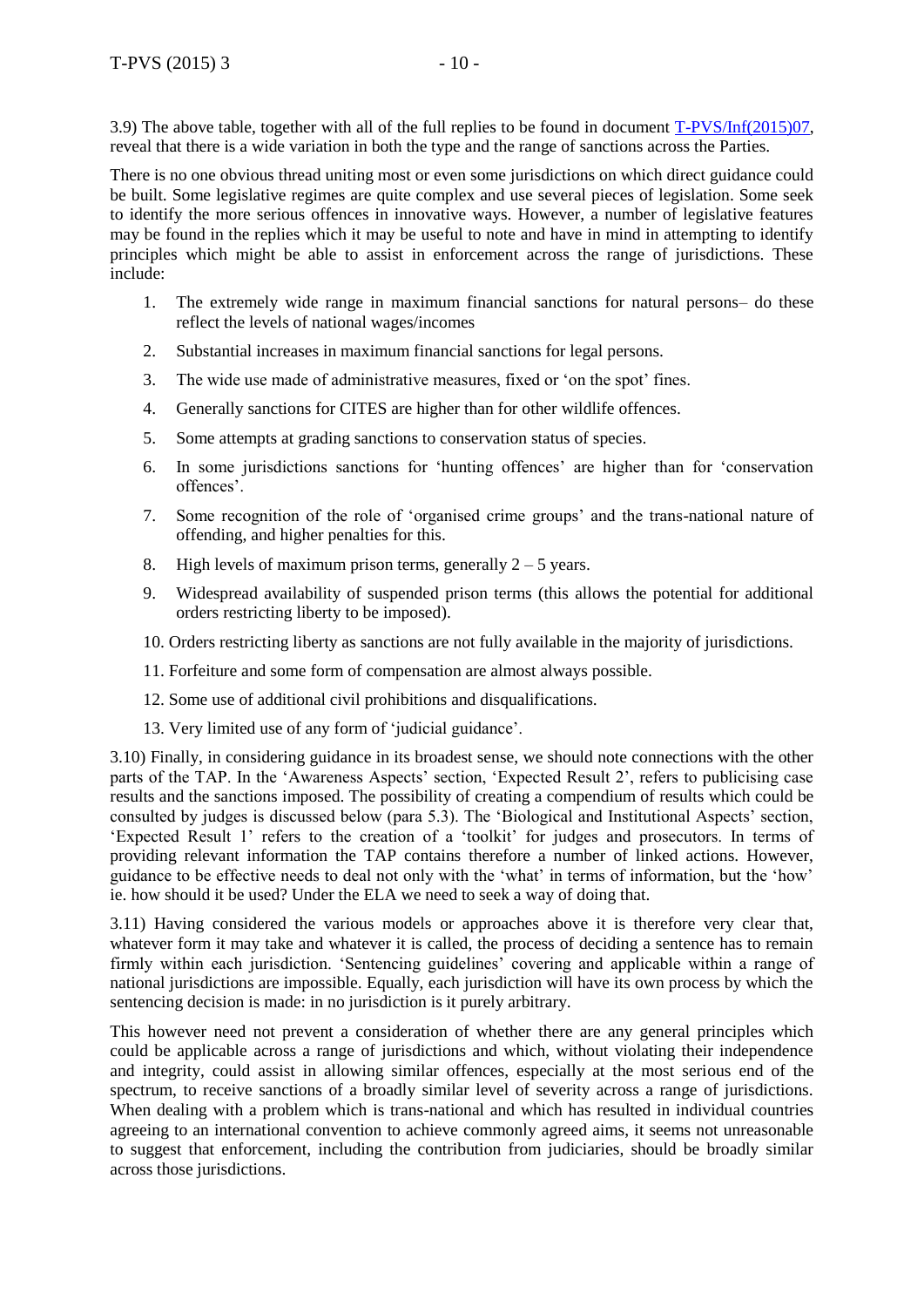## **4. Possible principles that may assist in guiding judiciaries in several jurisdictions in imposing sanctions to assist the implementation of the Bern Convention.**

4.1) Although not applicable to all Parties the principles of the European Union's 'Environmental Crime Directive' (*Directive 2008/99/EC on the protection of the environment through criminal law*) may provide a suitable place to begin. It applies (inter alia) to all listed protected wild fauna and flora species and to any habitat within a protected site. Art 3 requires that conduct which damages such should constitute a criminal offence *'when…committed intentionally or with at least serious negligence'*, while Art 5 stipulates that such offences should be *'punishable by effective, proportionate and dissuasive criminal penalties'*. It is an attempt to provide some over-arching, guiding principles to the enforcement of an international agreement (here the EU's Nature Directives amongst others) that is firmly ECHR compliant.

Two items in the preamble should be noted in particular: viz. *'(2)* refers to concern at '*the rise in environmental offences and at their effects, which are increasingly extending beyond the borders of the States'* and *'(3) Experience has shown that the existing systems of penalties have not been sufficient to achieve complete compliance with the laws for the protection of the environment. Such compliance can and should be strengthened by the availability of criminal penalties, which demonstrate a social disapproval of a qualitatively different nature compared to administrative penalties or a compensation mechanism under civil law.'* These concerns apply also to non-EU Parties which might read item (3) as '...to achieve complete compliance with the aims of the *Convention for…'*. They provide a precedent and a particularly relevant one for the concept of independent jurisdictions operating in a similar way to achieve common international goals by reference to specified general principles.

4.2) In the Convention, Article 11 has a potentially useful commitment which states that:

- '*1. In carrying out the provisions of this Convention, the Contracting Parties undertake:* 
	- a. *to co-operate whenever appropriate and in particular where this would enhance the effectiveness of measures taken under other articles of this Convention;*'

The neither the degree nor the type of 'co-operation' is specified, and the use of co-ordinated enforcement strategies and processes is not excluded. A co-ordinated judicial approach would seem to be important, if not fundamental, to securing compliance and thus *'enhance the effectiveness of measures'* taken to implement the Convention.

4.3) The question that naturally follows is thus: How detailed can such principles be before they become unacceptable as too intrusive? Any 'guidance' needs to be workable in the sense that it needs to acknowledge that resources will not be available to achieve perfect compliance in any country. The best use of available resources requires the correct distinguishing between conduct that is 'less serious' from that which is 'most serious', and is thus essential for any enforcement regime. Here the connection between the use of administrative measures vis a vis penal or criminal proceedings is one important issue. Another is the consistency with which upper tariff sanctions, especially imprisonment in relation to natural persons, are employed in relation to those species (and habitats) which are most threatened or in respect of conduct which is of a particularly damaging type. Seeking to achieve a broadly similar range of 'expected outcomes', particularly at the most serious end of offending, is a goal that is reasonable, logical and should be achievable without infringing national jurisdictional independence.

4.4) Indeed, I would respectfully suggest that the proper exercise of the judicial role is precisely that. It is ECHR compliant, with the principles of which national judiciaries are already obliged to comply, and do so without compromising judicial independence. The precedent of compliance with international principles thus already exists. Judicial independence ensures that judges are free to have regard to internationally agreed legal principles, not that they are barred from doing so.

4.5) The answer to the question posed above is thus not precisely clear, but an attempt at one must be made. A number of 'principles' were suggested to or proposed at the  $2<sup>nd</sup>$  Meeting of Special Focus Points, which also suggested that they be arranged into two groups, one of over-arching 'general', 'trans-national' principles and the other of more specific 'jurisdiction-focussed' ones. The following is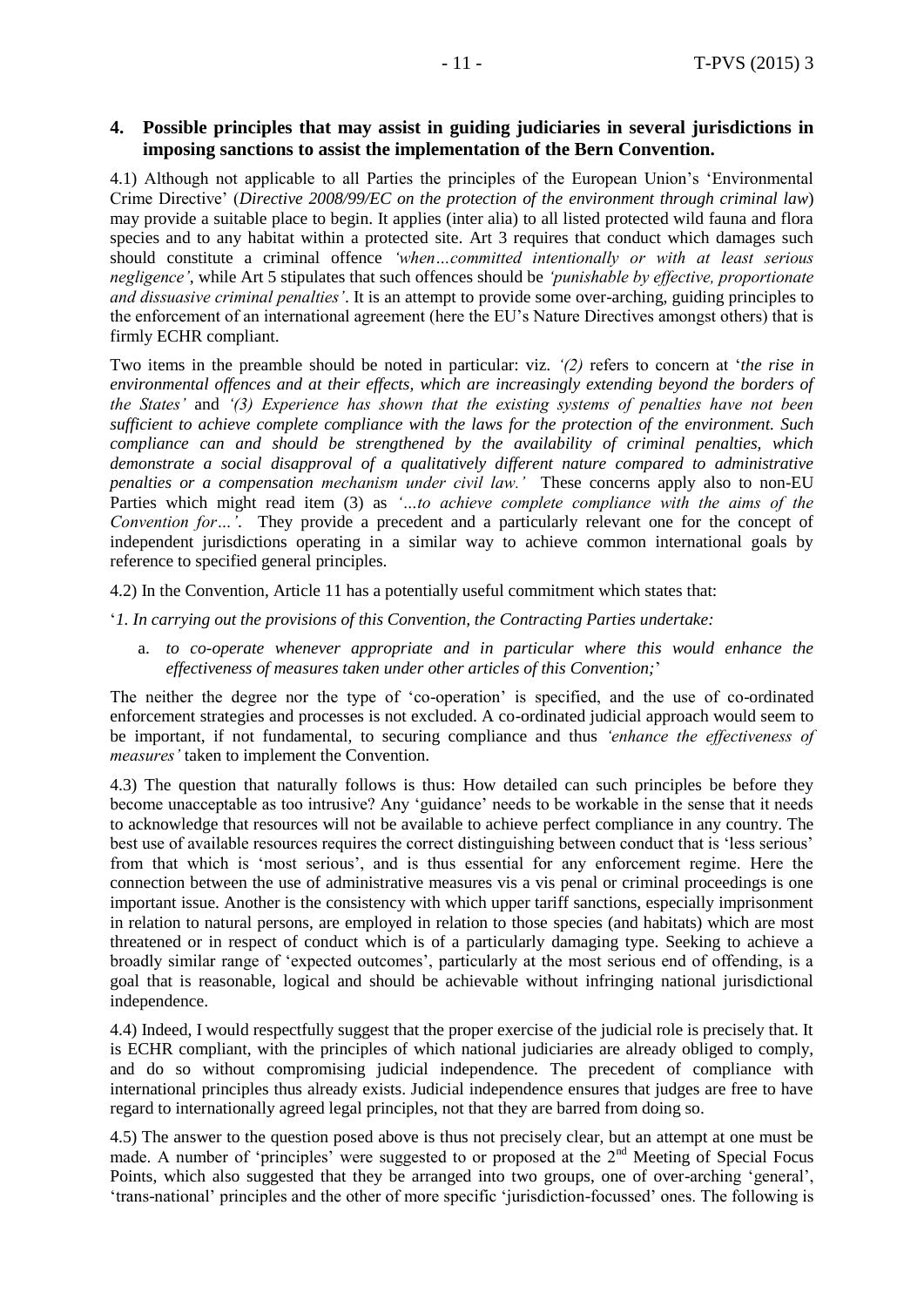a slightly revised version, which takes into account matters discussed above, and which aims to set out a method of approach and not any form of rigid grid.

## *'Trans-national' principles*

- 1. That the beneficiary of the legislation is biodiversity and its ecosystem and the species that comprise it.
- 2. That these are transnational and therefore require a multi-national approach to their conservation.
- 3. That these require a guardian and Governments having signed an international Convention acknowledging this need to defend it, ie. to fulfil practically the commitment that they made.
- 4. That as each national legislation seeks to implement the same international Convention, it should adopt the same aims as the Convention, as should the investigatory and prosecutorial authorities and the judiciary in implementing and enforcing it.
- 5. That *'international judicial or enforcement mutuality'* should be a relevant factor in seeking to implement an international Convention with a common vision to ensure its aims are met across Convention Parties. This means having regard to sanction levels or approaches in other jurisdictions to ensure a degree of harmonisation or similarity of outcomes for similar cases, without infringing judicial independence.
- 6. That ineffective enforcement or markedly lower sanctions in one Party defeat the intention of the whole Convention.
- 7. That all Parties should enact legislation providing for similar penal or criminal sanctions, including both financial impositions and deprivation of liberty (imprisonment) in respect of offences relating to: (i) prohibited acts in relation to species listed in the Convention as 'strictly protected' (Articles 5, 6 and Appendices I and II), and (ii) prohibited means methods of killing or capture (Appendix IV).

#### *'Jurisdiction-focussed' principles*

- 8. That relevant biological and ecological information, including conservation activities, concerning the species or habitats in respect of which the offence(s) were committed ('Conservation Impact Statements') from an objective source(s) be made available in a legally admissible form to the tribunal or person imposing sanctions.
- 9. That a common list of basic factors to assess the seriousness of each case should be considered and applied across all and within each jurisdiction. This list should not be seen as exhaustive.
- 10. That the gravity of an offence should be determined by both the 'damage' (actual or potential) done and the 'culpability' of the offender for that damage/harm.
- 11. That the type of offence, ie. how it was committed, may be more important that the actual number of specimens caught or involved in a specific case (eg. if the method used was indiscriminate or widespread).
- 12. That the full range of sanction options under the legislation should be used objectively according to the gravity of the offence and culpability of the offender.
- 13. That the use of heavier sanctions should be triggered by the type of offence, and not geared solely to repeat offending.
- 14. That the threshold for the use of imprisonment (for individuals) should be at a broadly similar level and on a broadly similar basis, having regard to the same list of basic 'gravity factors' across Convention jurisdictions.
- 15. That the levels of financial penalty for corporations (legal persons) should be based upon their size as measured by turnover or assets value and not by declared profit/loss or taxation.
- 16. That the sanctions applied should remove all gain or financial benefit that the offender achieved from the offence(s) or would have achieved had it been completed.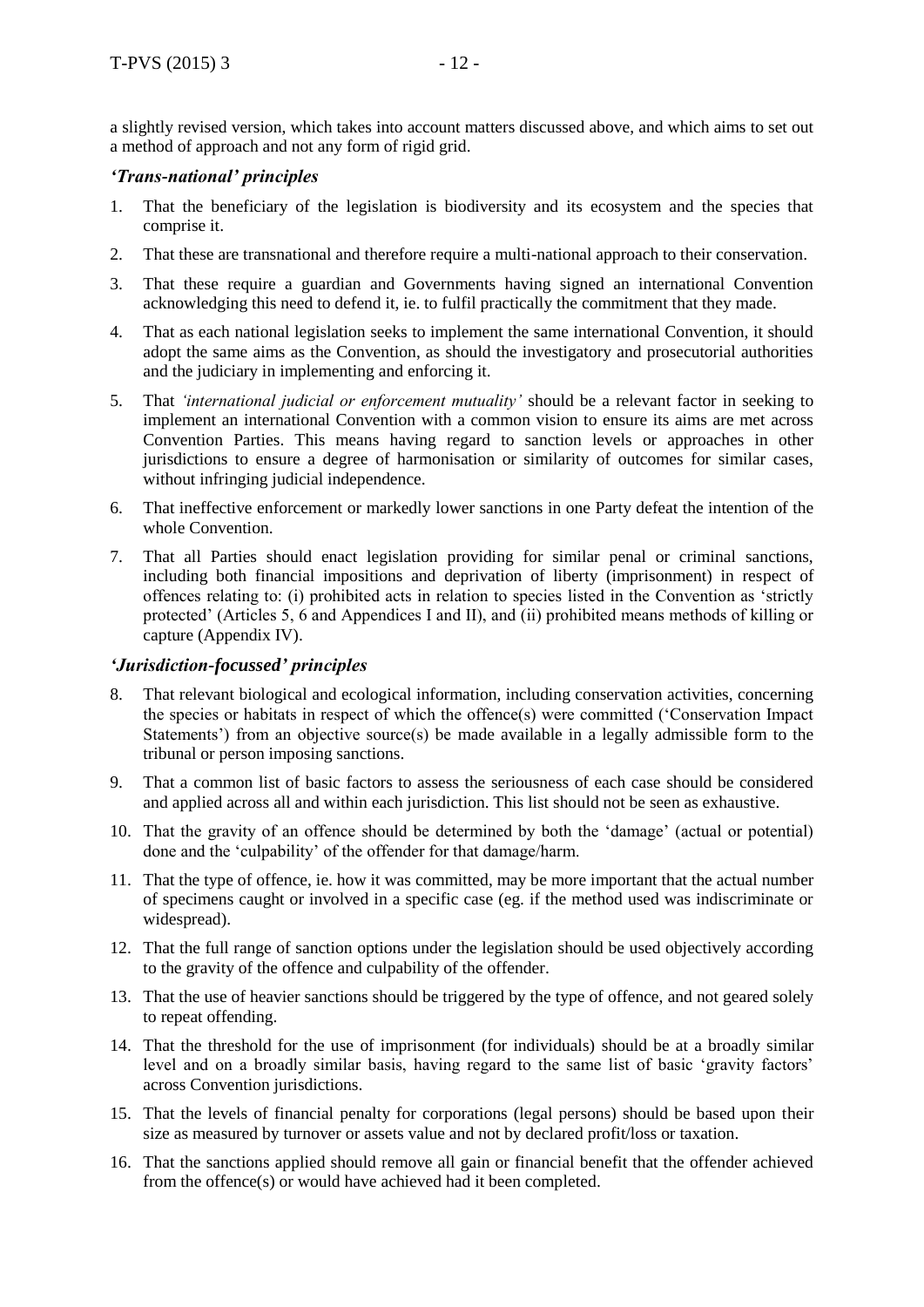- 17. That the sanctions applied should oblige the offender to make good all damage done by the offence(s), either directly or (where possible) by an equivalent replacement.
- 18. That where both administrative measures and criminal/penal sanctions are available following a breach of the legislation, there should be a clear, objective and published method of assessment, based solely on the gravity of the incident or breach, to determine which course is to be adopted, and applying the principle that administrative measures alone should only be used for the least serious offences.
- 19. That the judiciaries of jurisdictions within each Party, adopting if required any procedure so to permit or facilitate, should allow reliable information to be provided concerning the levels of sanctions imposed within other Parties' jurisdictions, with the aim of ensuring that sanctions in respect of offences relating to: (i) prohibited acts in relation to species listed in the Convention as 'strictly protected' (Articles 5,6 and Appendices I and II), and (ii) prohibited means methods of killing or capture (Appendix IV) are broadly similar, proportionate and dissuasive.
- 20. That the sanction regime be informed by research to obtain the advice or responses from interested and knowledgeable persons/groups within both relevant scientific bodies and civil society and be reviewed from time to time.
- 21. That where incidents or offences involving persons under the age of 18 years occur, the above must be modified mutatis mutandis so as to comply with the legal regime for dealing with minors accused of offences.

#### *Comments on the above 'principles'*

4.6) Whilst most of the above are reasonably self-explanatory, some comment may be helpful.

Items 1 – 4 identify the need for and the aims of the Convention and those responsible for implementing and enforcing it.

Items 5, 7 and 19 are connected, and contain perhaps the most far-reaching proposals. The idea connecting them is that as the aims of the Convention are common to all Parties, the legislation in each Party on which enforcement is based should not only prohibit the same activities that the Convention requires, but treat those prohibited activities with a similar degree of seriousness by providing broadly similar penalties.

Items 7 and 19 specify the most damaging acts under the Convention, which should be reflected in legislation by the most serious sanctions – see item 7. Judiciaries should thus adopt the same approach, by imposing broadly similar penalties for similar offences. Successfully achieving this requires more than 'education' or 'awareness', that is a form of one-sided imparting of information, or even an 'exchange of information', which requires merely dialogue, though these may be important.

Beyond these is required an acknowledgement of *'mutuality'*, which suggests *an active and conscious interaction based on a shared outlook or objective*. That has been accepted by Governments when becoming Parties by signing the Convention, and thus should be followed through, not just in the scope of the legislation and the level of penalties provided, but also in the attitude of judiciaries and the level of penalties actually used.

Items 8, 9 and 10 simply reflect the earlier sections of the ELA.

Items 11 and 13 emphasise the need for the initial assessment of the seriousness of the offence to be done on the basis of the type of offence, not simply the actual consequences.

Items 12, 14 and 15 emphasise that full range of sanctions should be employed objectively.

Items 16 and 17 refer to the (originally Roman Law) maxim '*commodum ex injuria sua non habere debet*' (no-one should retain profit from their wrong-doing), and that the perpetrator of any damage should repair it.

Item 18 refers to the need for administrative measures and penal sanctions to fit together in a logical sequence, and one that is easily able to be understood and followed by those charged with the duty of deciding which procedure should be applied to which case.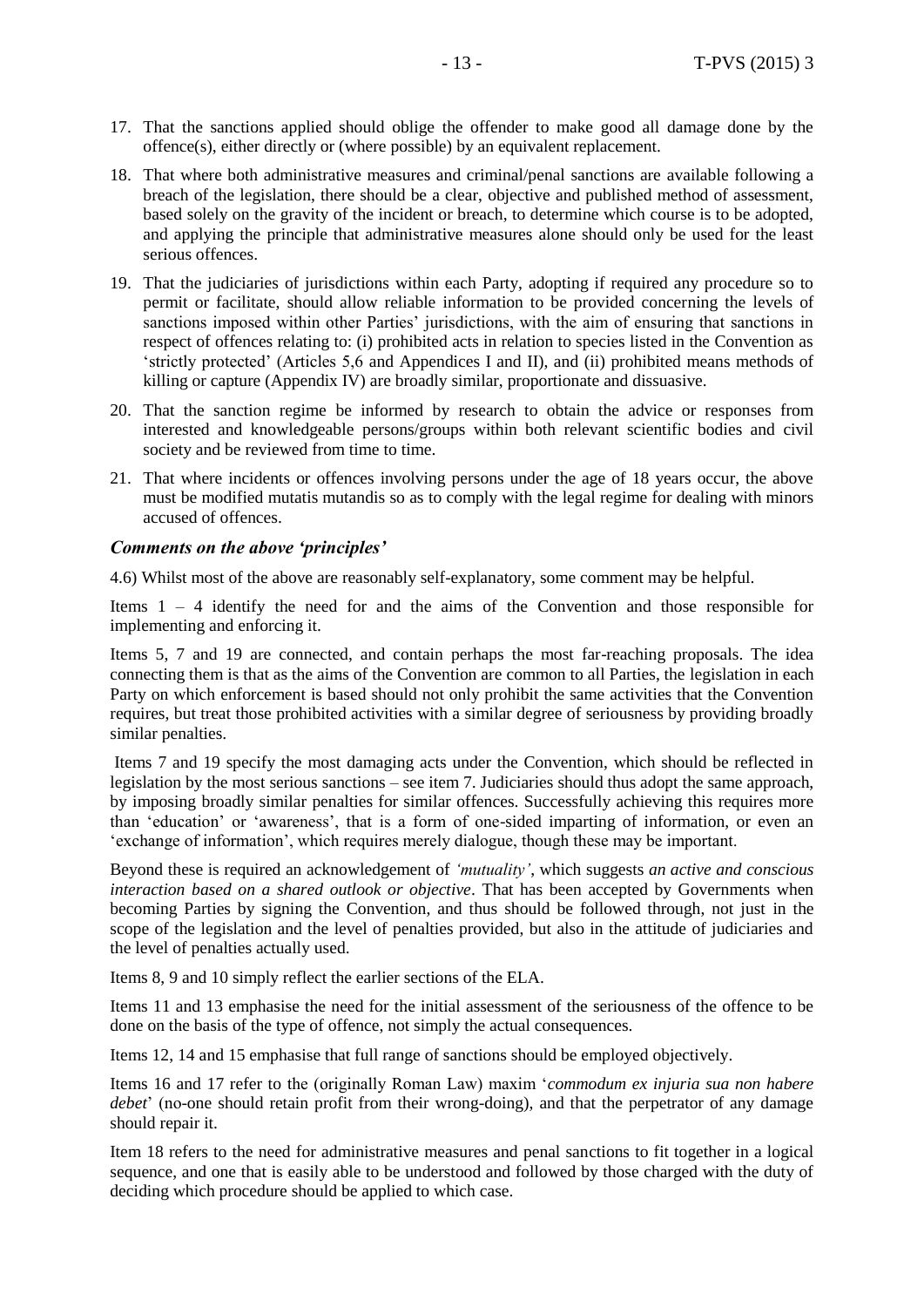Item 20 refers to the need to keep procedures and penalties under review, and the need to involve society in that process for it to have relevance, objectivity, effectiveness and legitimacy.

#### **5. The TAP – additional implications for implementation**

5.1) A few comments are offered on the two Objectives specific to 'Expected Result 4' of the ELA, the elaboration of sentencing guidelines, which are:

- *(i) 'Sentencing is more consistent and transparent through the establishment of Sentencing Guidelines enabling that serious wildlife crimes receive substantial sanctions, using the full range of sentencing options, thereby implementing 'zero tolerance' of wildlife crime through adopting the approach of 'proportionate intolerance' which is ECHR compliant and based on National Priorities and gravity factors.'*
- *(ii) 'Mechanism for recording and reporting results of wildlife prosecutions is set up'.*

5.2) The concept of a set of principles which reflect and respect the core values, aims and traditions of a number of jurisdictions would seem to be a balanced and careful way to support the achievement of the first Objective, without violating judicial independence. Such would be an informative background to the choice of sanctions, but would also allow comparison of case outcomes among jurisdictions, and thus the development of such into a 'wildlife crime sentencing jurisprudence' which would be helpful to all Parties.

5.3) The proposed 'principle' 19 above, concerning *'reliable information to be provided concerning the levels of sanctions imposed within other Parties' jurisdictions'* reflects the second Objective, but is wider than merely recording previous convictions for a specific person and allowing that record to be admissible in another jurisdiction, something for which there is already a procedure within the EU. It requires some form of compendium of results to be compiled and maintained in a manner which is reliable, accurate and trustworthy, perhaps an internet database.

The proposed 'Action' to implement this objective reads: *'Prosecutors or investigators undertake to provide short report of the facts and of offences proved and sentences imposed to a national focal point appointed for recording, the records of such to be made available to investigators and prosecutors.'* The perspective of this appears to be within each jurisdiction, but some mechanism to allow such reports to be accessible to, and be used ie. 'admissible' within, other jurisdictions is needed. (See also para 3.10 above.)

#### **6. Conclusions**

As this is a draft report, to be circulated to Parties to invite their responses, and to be reviewed in the light of such, I draw only a few conclusions, which are more in the form of prompts to suggest areas where particular consideration may helpfully be given.

- *(i) The need to understand the process by which prosecutors currently decide the level of sentence which they propose to the court, for example, official 'policy' documents or other 'guidance', and thus the need to involve prosecutors in the process of implementing the TAP.* The importance of identifying 'current practice' in the area of requesting or suggesting sanctions has only become apparent following the 2nd Meeting of Special Focus points. There has not been time in preparing of this document to undertake a survey of Parties in this regard. It is something that would be helpful. The involvement of and contribution from legal professionals is essential if the TAP is to achieve its enforcement goals.
- (ii) The importance of creating *'international judicial or enforcement mutuality'* or a shared vision on implementation across judiciaries – it is essential for this to be 'organic', to grow from within, as it cannot be imposed on them from without. *Thus there is a need to involve judiciaries in this process*. Their willingness even to consider an external influence on their decision-making process is vital. As with prosecutors, judges have to be involved in the creation of any set of 'principles' which they are to be asked to use. Parties need to take steps to ensure that this is done as part of the review of this draft report.
- (iii) *The importance of finding the level of sanctions that is needed for the effective deterrence of the majority of those who are minded to break the law*, bearing in mind that the majority of citizens